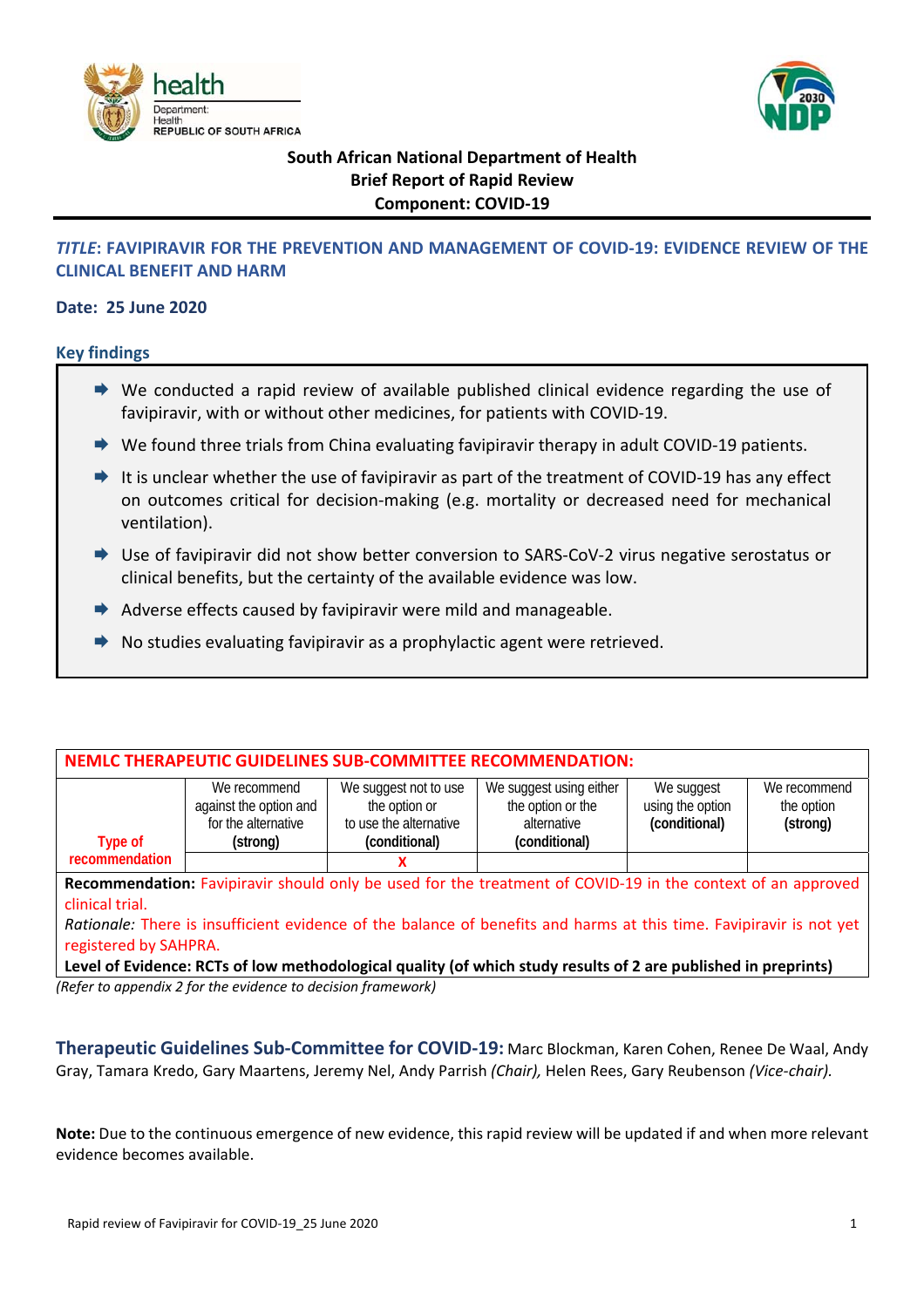## **BACKGROUND**

Effective therapeutic options to manage hospitalised patients with COVID‐19 need to be identified urgently.

Favipiravir, an antiviral agent that selectively and potently inhibits the RNA‐dependent RNA polymerase, is being studied for the treatment of COVID-19.<sup>1</sup> It has broad antiviral activity including activity against influenza A and B, viral haemorrhagic fevers like Ebola and SARS‐CoV‐2 *in vitro*. 2–4

Favipiravir has been suggested as an option for treating COVID-19. We reviewed current evidence for efficacy and harms of favipiravir in the treatment and prevention of COVID‐19.

# **METHODS**

On 20 June we conducted a rapid review of the evidence including systematic searching on three electronic databases: Epistemonikos (https://www.epistemonikos.org/en/), Network Meta-analysis website (www.covid-nma.com) and the Cochrane Library (https://www.cochranelibrary.com/). A further search on PubMed (https://www.pubmed.gov) and the preprint database MedRxiv (https://www.medrxiv.org) was conducted.

ST summarised the included studies and extracted the data from the studies into a narrative table; the second reviewer (AG) checked the search and evidence synthesis for due diligence, with editorial review. JN then did a final editorial review with a final check of the facts. The search strategy is shown in **Appendix 1**.

## **Eligibility criteria for review**

### **A: FAVIPIRAVIR AS A THERAPEUTIC AGENT:**

### **Population:**

- *SARS‐CoV‐2 infected:*
	- o *Ambulatory (mild disease not requiring hospitalisation or supplementary oxygen)*
	- o *Hospitalised with no oxygen support or low‐flow nasal oxygen*
	- o *Hospitalised and requiring intensive oxygen therapy (i.e. high‐flow nasal oxygen, continuous positive airway pressure or invasive mechanical ventilation)*

#### **Intervention:**

‐ Favipiravir either alone or in combination with other medicines. No restriction on dose, frequency, or timing with respect to onset of symptoms/severity of disease.

#### **Comparator:**

‐ Any (standard of care/placebo/no intervention or active comparator).

#### **Outcomes:**

‐ These are listed per population group:

**Population 1** *– Ambulatory patients***:** Ambulant patients with confirmed COVID‐19, no restriction to age but disease sufficiently mild that management outside hospital is feasible.

**Outcomes:** Mortality; progression to hospitalisation; proportion with negative SARS‐CoV‐2 PCR on nasopharyngeal swab at chosen time point(s) post-diagnosis; time to negative SARS-CoV2 PCR on nasopharyngeal swab; adverse events, adverse drug reactions.

**Population 2** *– hospitalised with no oxygen support or with low‐flow nasal oxygen*: Patients with confirmed COVID‐ 19, no restriction to age but disease severity such that hospitalisation required.

**Outcomes:** Mortality; duration of hospitalisation; proportion with negative SARS-CoV-2 PCR on nasopharyngeal swab at chosen time point(s) post‐diagnosis; time to negative SARS‐CoV2 PCR on nasopharyngeal swab; progression to ICU admission; progression to oxygen support; duration of ICU stay; duration of oxygen support; adverse events, adverse drug reactions.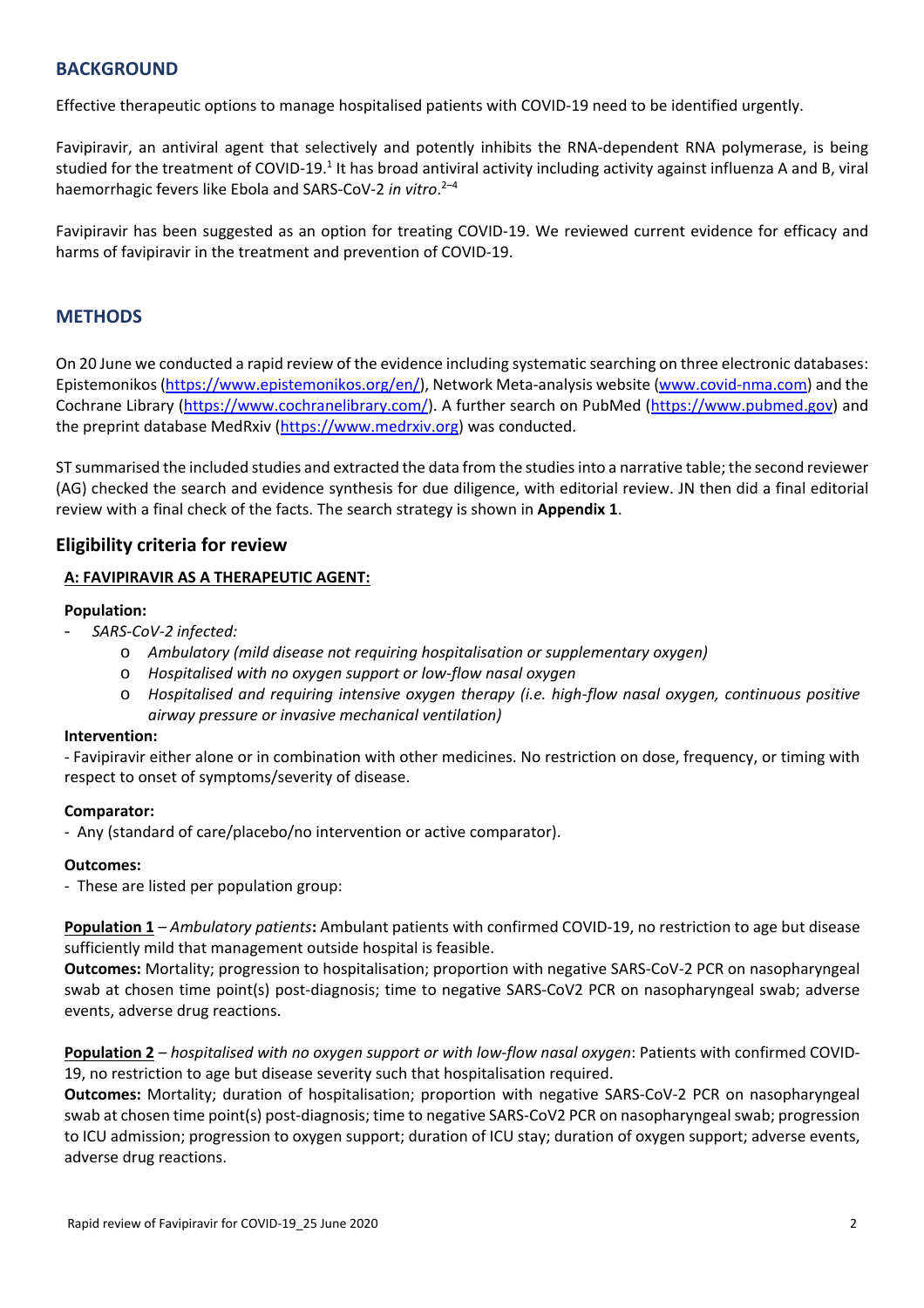**Population 3** *– hospitalised and requiring more intensive oxygen therapy (i.e. high‐flow nasal oxygen, continuous positive airway pressure or invasive mechanical ventilation):* Patients with confirmed COVID‐19, no restriction to age but severe disease requiring more intensive oxygen support or ventilatory assistance.

**Outcomes:** Mortality; duration of ventilatory support; progression to mechanical ventilation; duration of ICU stay; duration of mechanical ventilation; adverse events, adverse drug reactions.

### **B: FAVIPIRAVIR AS A PROPHYLACTIC AGENT:**

**Population:** SARS-CoV uninfected, but at risk of COVID-19. No limitations on age or occupational status (may separately look at health workers and general public populations).

**Intervention:** Favipiravir either alone or in combination with other medicines. No restriction on dose, frequency, or timing with respect to onset of symptoms/severity of disease.

**Comparator:** Any (standard of care/placebo/no intervention or active comparator).

**Outcomes:** Development of COVID‐19 with positive SARS‐CoV‐2 PCR; duration of symptoms; proportion requiring hospitalisation; adverse events, adverse drug reactions.

## **RESULTS**

*Results of search:* We searched on 20 June 2020 and three network meta‐analyses including favipiravir comparisons were found from the Network Meta-analysis website (www.covid-nma.com).<sup>5</sup> The reviews included two intervention trials in the preprint database MedRxiv (https://www.medrxiv.org).<sup>6,7</sup> A further search on PubMed (https://www.pubmed.gov) revealed an additional study by Cai et al.<sup>8</sup> Searches in the Cochrane Library (https://www.cochranelibrary.com/) and Epistemonikos (https://www.epistemonikos.org/en/) did not reveal new studies relevant to the PICO. The three network meta-analyses were excluded in the final synthesis as they made rather broader and indirect comparisons of favipiravir with many other antiviral agents. We report below findings from the three identified trials. In clinicaltrials.gov we identified 25 ongoing trials.

*Included studies:* The three trials examining favipiravir (Luo et al, 2020, Chen et al, 2020 and Cai et al, 2020) were conducted in China. Data in **Table 1** report the main characteristics and outcomes of the trials.

### *Effects of the intervention:*

**Favipiravir as a therapeutic agent:** In a three‐arm exploratory trial among hospitalized COVID‐19 patients, adding favipiravir or baloxavir marboxil to an antiviral treatment regimen comprising inhaled interferon‐α plus lopinavir/r or darunavir/cobicistat plus umifenovir did not provide additional clinical benefit.<sup>6</sup> Outcomes evaluated were conversion to SARS‐CoV‐2 virus negative serostatus, time to clinical improvement, incidence of mechanical ventilation, incidence of transfer to ICU and duration of oxygen support. Adverse events were generally mild and moderate with no differences in frequency or severity among the three groups. **Table 1** details these findings. The authors point out that potential suboptimal concentrations of favipiravir and delay between infection and treatment initiation may have blunted any response of the intervention. The major concern is that these patients were already on other antivirals before randomization and the treatment scheme and medication times were also different making it difficult to have standardized comparisons. The sample size was rather small, out of 30 recruited, 29 were analysed. This is reflected in the wide 95% confidence intervals of the effect estimates.

Chen et al enrolled 240 COVID-19 patients in to an open-label multicenter trial, where patients were randomly assigned to receive umifenovir or favipiravir. For important clinical outcomes such as clinical recovery rate, auxiliary oxygen therapy, noninvasive mechanical ventilation rate, overall respiratory failure rate, ICU admission or all‐cause mortality, there was no difference between the intervention arms. Adverse events related to antiviral use were mild and the frequency was largely similar. See **Table 1**. In an analysis restricted to "moderate" patients, the favipiravir arm had better clinical recovery than the umifenovir arm (Risk Difference 15.6%; 95%CI 2.7% - 28.4%). However, the findings of this subgroup analysis should be interpreted with caution: these stratifications were not pre-specified in the protocol nor was this "moderate" group clinically defined and lastly it is unclear whether clinical criteria rather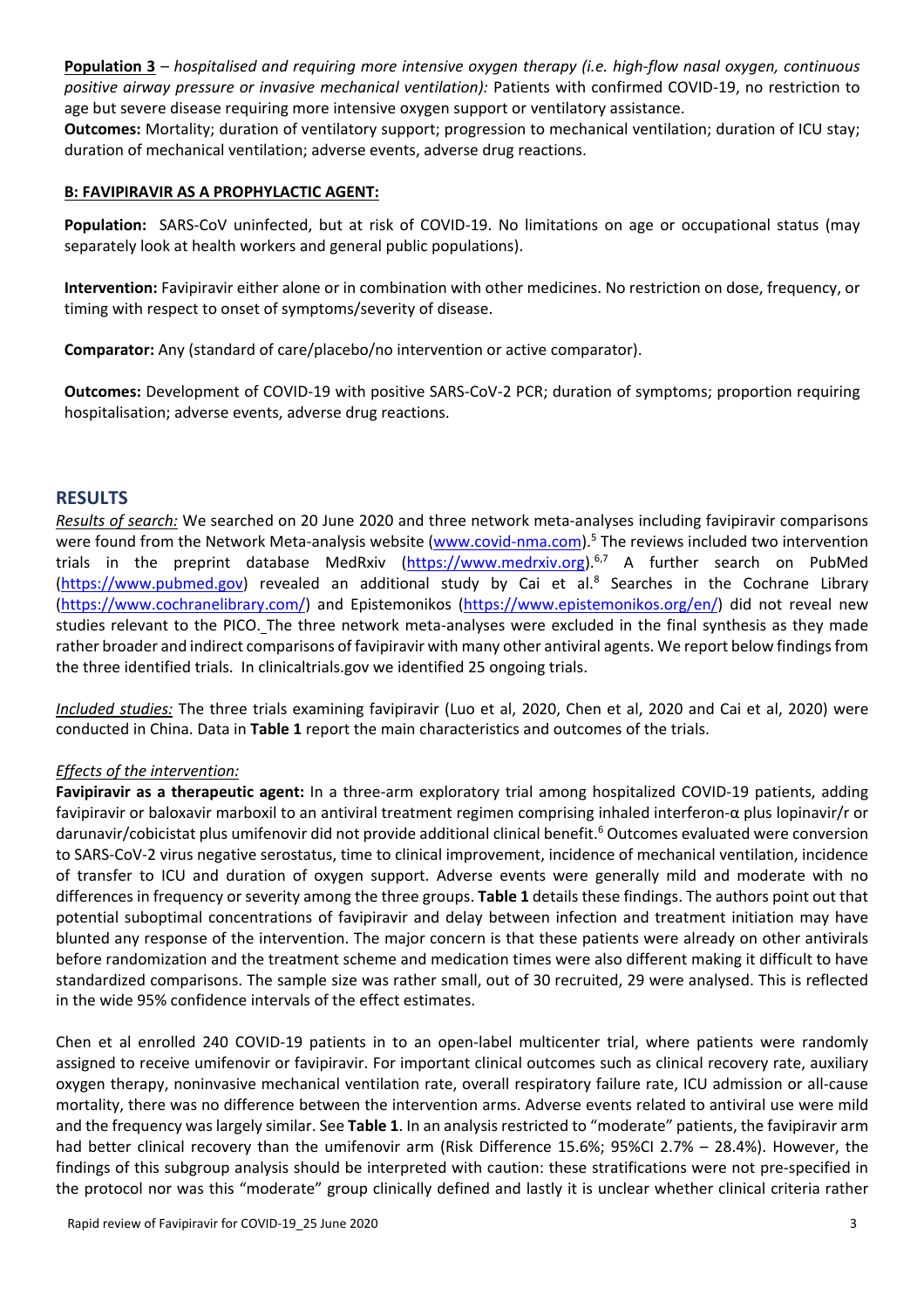than PCR seropositivity were used for COVID‐19 diagnosis. In addition, all patients in both arms were also treated with a range of other therapeutic agents, including traditional Chinese herbal medicine, antibiotics, additional antiviral treatment, immunomodulatory drugs and corticosteroids, but not consistently. Attributing any differences to one additional antiviral agent is therefore questionable.

In a quasi-experimental comparative study of cases defined to be of moderate disease severity reported by Cia et al, those treated with favipiravir appeared to have faster viral clearance and better chest imaging change than patients treated with lopinavir/ritonavir.<sup>8</sup> More adverse events occurred in the control arm than in the favipiravir arm. The study design however limits the validity of these findings for treatment decisions. As a non-randomized study that made comparisons with historical controls, imbalances in both measured and unmeasured prognostic factors in the groups are potentially introduced and these cannot be entirely removed by multivariate analysis. Also, historical controls were treated before the study started. See Table 1 for the full risk of bias assessment.

**Favipiravir as a prophylactic agent:** No studies were retrieved in all databases searched.

# **CONCLUSION**

There is currently insufficient evidence to support the inclusion of favipiravir in treatment guidelines for COVID‐19 in South Africa until further evaluations are conducted and reported. There are currently at least 25 registered RCTs on this topic, some of which are already recruiting patients (https://clinicaltrials.gov/).

**Reviewers:** Simbarashe Takuva, Jeremy Nel and Andy Gray

**Declaration of interests:** ST (University of the Witwatersrand), JN (University of the Witwatersrand) and AG (University of KwaZulu‐Natal) have no interests to declare in respect of favipiravir.

# **References**

- 1. Naesens L, Guddat LW, Keough DT, et al. Role of human hypoxanthine guanine phosphoribosyltransferase in activation of the antiviral agent T‐705 (favipiravir). Mol Pharmacol. 2013;84(4):615‐629. https://pubmed.ncbi.nlm.nih.gov/23907213/
- 2. Shiraki K, Daikoku T. Favipiravir, an anti-influenza drug against life-threatening RNA virus infections. Pharmacol Ther. 2020;209:107512. https://pubmed.ncbi.nlm.nih.gov/32097670/
- 3. Wang M, Cao R, Zhang L, et al. Remdesivir and chloroquine effectively inhibit the recently emerged novel coronavirus (2019‐nCoV) in vitro. Cell Res. 2020;30(3):269‐271. https://pubmed.ncbi.nlm.nih.gov/32020029/
- 4. Furuta Y, Gowen BB, Takahashi K, Shiraki K, Smee DF, Barnard DL. Favipiravir (T‐705), a novel viral RNA polymerase inhibitor. Antiviral Res. 2013;100(2):446‐454 https://pubmed.ncbi.nlm.nih.gov/24084488/
- 5. Boutron I, Chaimani A, Devane D, et al.Interventions for preventing and treating COVID‐19: protocol for a living mapping of research and a living systematic review. (2020) doi:10.5281/ZENODO.3820266.
- 6. Lou Y., Liu L, Qiu Y. Clinical Outcomes and Plasma Concentrations of Baloxavir Marboxil and Favipiravir in COVID‐19 Patients: an Exploratory Randomized, Controlled Trial. medRxiv 2020.04.29.20085761 (2020) doi:10.1101/2020.04.29.20085761.
- 7. Chen, C. Zhang Y, Huang Y et al. Favipiravir versus Arbidol for COVID‐19: A Randomized Clinical Trial. medRxiv 2020.03.17.20037432 (2020) doi:10.1101/2020.03.17.20037432.
- 8. Cai Q, Yang M, Liu D, et al. Experimental Treatment with Favipiravir for COVID-19: An Open-Label Control Study [published online ahead of print, 2020 Mar 18]. Engineering (Beijing). 2020;10.1016/j.eng.2020.03.007. doi:10.1016/j.eng.2020.03.007 https://pubmed.ncbi.nlm.nih.gov/32346491/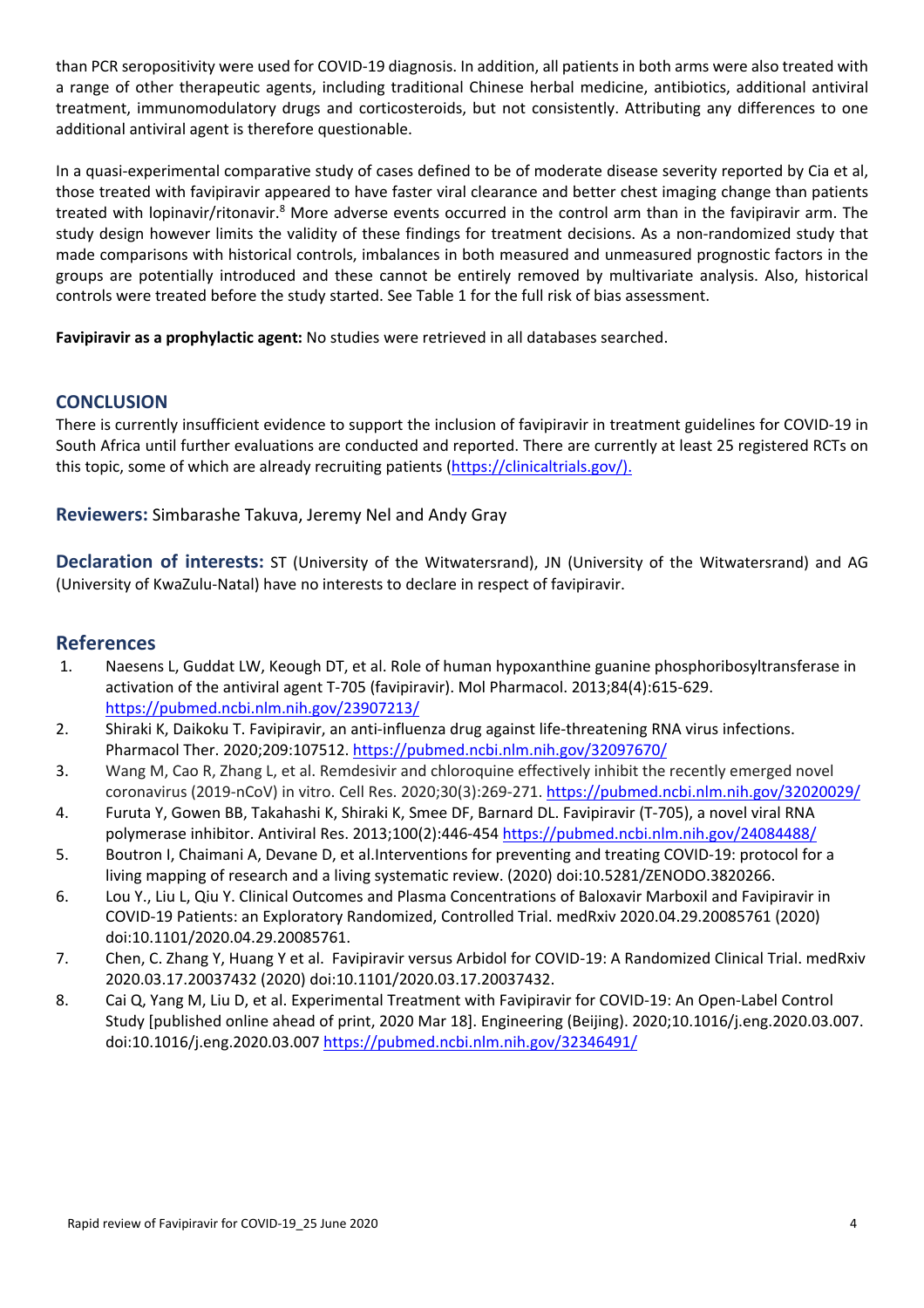# **Table 1. Characteristics of included studies**

| <b>Citation</b>         | <b>Study design</b> | Population (n)                    | <b>Treatment</b>                  | <b>Main findings</b>                                    | <b>Comments</b>                                       |
|-------------------------|---------------------|-----------------------------------|-----------------------------------|---------------------------------------------------------|-------------------------------------------------------|
| Luo et al 6             | Exploratory         | China                             | All had the following             | Baloxavir marboxil vs. Favipiravir vs. Control arm:     | <b>Issues of concern:</b>                             |
|                         | single center,      | $N = 30$                          | existing antiviral treatment:     |                                                         | -Main issue is that the participants were all         |
| Full-text               | open-label,         | Age 18-85 years (mean 52.5        | Interferon- $\alpha$ inhalation   | <b>Primary endpoints</b>                                | already under treatment with other medication         |
| journal pre-            | randomized,         | years); Males = $72.4%$           | (100,000 iu, tid or qid) in       | Viral negative Day 14: 70%, 77%, 100%                   | and following different dosing times. Each            |
| print. Not              | controlled          |                                   | combination with                  | Time to clinical improvement (days): 14 (IQR 6-49),     | experimental arm included multiple antivirals and     |
| peer-                   | trial               | Days from symptom onset to        | lopinavir/ritonavir               | 14 (IQR 6-38), 15 (IQR 6-24) (defined as the time       | the specific antiviral of interest.                   |
| reviewed                |                     | randomization (mean 11.7          | (400mg/100mg, bid, po.) or        | from randomization to an improvement of two             | -Very small sample size                               |
|                         |                     | days)                             | darunavir/cobicistat              | points on a seven-category ordinal scale* or live       | -Unequal baseline characteristics i.e.                |
|                         |                     |                                   | (800mg/150mg, qd, po.)            | discharge from the hospital, whichever came first)      | favipiravir group showed oldest average age and       |
|                         |                     | All hospitalised, SAR-CoV-2 PCR   | and umifenovir (200mg, tid,       | * The seven-category ordinal scale consisted of the     | shortest time from symptom onset to                   |
|                         |                     | positive. Respiratory rate        | po.)                              | following categories: 1, not hospitalized with          | randomization                                         |
|                         |                     | >24/min (3.4%), fever (20.7%),    |                                   | resumption of normal activities; 2, not hospitalized,   |                                                       |
|                         |                     | NEWS2 score (median 4)            | <b>Interventions</b>              | but unable to resume normal activities; 3,              | Overall judgement with regards to risk of bias        |
|                         |                     |                                   | <b>Baloxavir marboxil arm: 80</b> | hospitalized, not requiring supplemental oxygen; 4,     | judged as "HIGH RISK":                                |
|                         |                     | Comorbidities: Diabetes (6.9%),   | mg days 1, 4 and $7 +$            | hospitalized, requiring supplemental oxygen; 5,         | -Random sequence generation (selection bias):         |
|                         |                     | hypertension (20.7%),             | existing antiviral treatment      | hospitalized, requiring nasal high-flow oxygen          | Patients were randomized. LOW RISK.                   |
|                         |                     | hyperlipidaemia (3.4%) and        | Favipiravir arm: 1600 mg or       | therapy, noninvasive mechanical ventilation, or         | -Allocation concealment (selection bias):             |
|                         |                     | cardiovascular disease (13.8%)    | 2200mg orally, followed by        | both; 6, hospitalized, requiring ECMO, invasive         | Allocation was not concealed. HIGH RISK.              |
|                         |                     |                                   | 600 mg tid for 14 days +          | mechanical ventilation, or both; and 7, death.          | -Blinding of participants and personnel               |
|                         |                     | <b>Excluded: critical illness</b> | existing antiviral treatment      |                                                         | (performance bias): There was no blinding. HIGH       |
|                         |                     | (respiratory failure and          |                                   |                                                         | RISK.                                                 |
|                         |                     | mechanical ventilation; shock;    | <b>Control arm: existing</b>      | <b>Secondary endpoints</b>                              | -Blinding of outcome assessment (detection bias)      |
|                         |                     | other organ failure requiring     | antiviral treatment               | Viral negative by Day 7: 60%, 44%, 50%                  | (patient-reported clinical improvement                |
|                         |                     | ICU monitoring and treatment),    |                                   | Mechanical ventilation by Day 14: 10%, 0%, 0%           | outcomes): There was no blinding. HIGH RISK.          |
|                         |                     | weight < 40kg, patients with      |                                   | ICU admission by Day 14: 10%, 22%, 0%                   | -Blinding of outcome assessment (detection bias)      |
|                         |                     | liver and/or renal impairment     |                                   | Duration of oxygen support, median days (IQR): 13       | (most outcomes): Obtained from medical records.       |
|                         |                     |                                   |                                   | $(3-41)$ , 13 $(3-37)$ , 12 $(5-23)$                    | <b>LOW RISK.</b>                                      |
|                         |                     |                                   |                                   | All-cause mortality by Day14: No mortality in study     | -Incomplete outcome data addressed (attrition         |
|                         |                     |                                   |                                   |                                                         | bias): 30 randomized, 29 analysed - high for this     |
|                         |                     |                                   |                                   | Adverse events by Day 14: n=69; n= 54; n=64             | small sample size. MODERATE RISK.                     |
|                         |                     |                                   |                                   | The adverse events occurring in the study population    | -Selective reporting (reporting bias): no protocol    |
|                         |                     |                                   |                                   | were generally mild, moderate and similar among all     | or pre-specified analyses plan available. HIGH        |
|                         |                     |                                   |                                   | groups.                                                 | RISK.                                                 |
| Chen et al <sup>7</sup> | Randomized,         | China, 3 centres                  | All received standard care        | Favipiravir vs. Umifenovir:                             | <b>Issues of concern:</b>                             |
|                         | controlled,         | $N = 240$                         | which could comprise              |                                                         | -All participants received standard care which        |
| Full-text               | open-label          | Age >= 18 years, Males (46.6%),   | traditional Chinese herbal        | <b>Primary endpoints</b>                                | could comprise traditional Chinese herbal             |
| journal pre-            | multicenter         | initial symptoms were within      | medicine, antibiotics,            | Clinical recovery rate at 7 days: Clinical recovery was | medicine, antibiotics, additional antiviral           |
| print. Not              | trial               | 12 days, critical (1.2%), fever   | additional antiviral              | defined as continuous (>72 hours) recovery of           | treatment, immunomodulatory drugs,                    |
| peer-                   |                     | (53%), dyspneoa (5.5%)            | treatment,                        | temperature ≤36.6°C; respiratory frequency ≤24          | corticosteroids, therefore making interpretation      |
| reviewed                |                     |                                   | immunomodulatory drugs,           | times/min; Oxygen saturation ≥98% without oxygen        | of the effects of the intervention very difficult. In |
|                         |                     |                                   | corticosteroids                   | inhalation; mild or no cough                            |                                                       |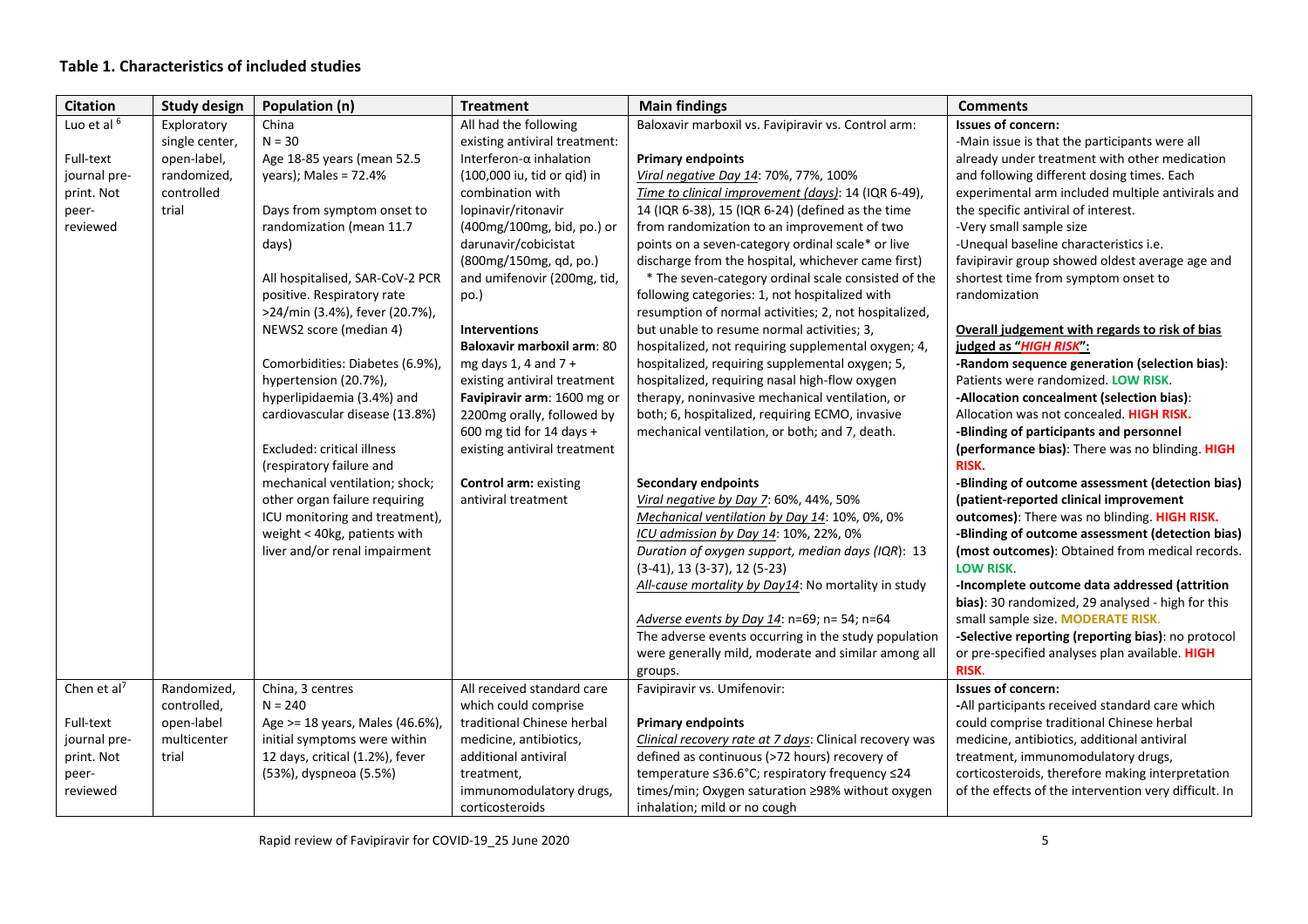| <b>Citation</b> | <b>Study design</b>               | Population (n)                                                                                                                                                                                                                                                                                                                                                                          | <b>Treatment</b>                                                                                                                                                                                                   | <b>Main findings</b>                                                                                                                                                                                                                                                                                                                                                                                                                                                                                                                                                                                                                                                                                                                                                               | <b>Comments</b>                                                                                                                                                                                                                                                                                                                                                                                                                                                                                                                                                                                                                                                                                                                                                                                                                                                                                                                                                                                                                                                                                                                                                                                                                                                                                                                                                                                                                             |
|-----------------|-----------------------------------|-----------------------------------------------------------------------------------------------------------------------------------------------------------------------------------------------------------------------------------------------------------------------------------------------------------------------------------------------------------------------------------------|--------------------------------------------------------------------------------------------------------------------------------------------------------------------------------------------------------------------|------------------------------------------------------------------------------------------------------------------------------------------------------------------------------------------------------------------------------------------------------------------------------------------------------------------------------------------------------------------------------------------------------------------------------------------------------------------------------------------------------------------------------------------------------------------------------------------------------------------------------------------------------------------------------------------------------------------------------------------------------------------------------------|---------------------------------------------------------------------------------------------------------------------------------------------------------------------------------------------------------------------------------------------------------------------------------------------------------------------------------------------------------------------------------------------------------------------------------------------------------------------------------------------------------------------------------------------------------------------------------------------------------------------------------------------------------------------------------------------------------------------------------------------------------------------------------------------------------------------------------------------------------------------------------------------------------------------------------------------------------------------------------------------------------------------------------------------------------------------------------------------------------------------------------------------------------------------------------------------------------------------------------------------------------------------------------------------------------------------------------------------------------------------------------------------------------------------------------------------|
|                 |                                   | Clinical COVID-19 pneumonia<br>diagnosis (without need for a<br>positive SARS-CoV-2 PCR),<br>Participants with moderate,<br>severe or critical types of<br>COVID-19<br>Comorbidities: Hypertension<br>(30%), diabetes (11.4%)<br>Excluded: chronic liver disease,<br>severe/critical patients whose<br>expected survival time were<br><48 hours, female in<br>pregnancy, HIV infection; | <b>Intervention: Favipiravir</b><br>(1600mg, bd first day<br>followed by 600mg, bd<br>daily, plus standard care<br><b>Comparison: Umifenovir</b><br>(200mg, three times daily)<br>plus standard care for 7<br>days | Overall: RD 9.5% (95%CI -3.1% - 22.1%)<br>Moderate disease: RD 15.6% (2.7% - 28.4%)<br>Severe/critical illness: RD 5.6% (95%Cl -5.0% -<br>16.1%)<br>Secondary endpoint<br>Rate of auxiliary oxygen therapy or non-mechanical<br>ventilation: RR -4.4% (95%Cl -14.6% - -5.9%)<br>All-cause mortality: No deaths reported<br>Rate of respiratory failure (defined as SPO2 ≤90%<br>without oxygen inhalation or PaO2/FiO2 <300mmHg,<br>requires oxygen therapy or additional respiratory<br>support): 0.9% vs. 3.3% (p=0.37)<br>Rate of patients needed to receive intensive care in<br>ICU: estimates not reported in paper. Authors state<br>there was no difference.<br>Adverse events (antiviral-associated adverse effects):<br>21.9% vs. 33.3% (p=0.141). All AEs were grade 1. | addition, a clinical diagnosis was relied upon, not<br>a positive SARS-CoV-2 PCR result<br>-increased ratio of severe to critical patients in the<br>favipiravir group (16 (severe)+2 (critical))<br>compared to umifenovir group (8+1)<br>-the finding that moderate participants in the<br>favipiravir had better recovery at day 7 (risk<br>difference of 15.6%): this subgroup analysis where<br>severely ill participants were excluded was not<br>pre-specified in the protocol or trial registry so<br>should be interpreted with caution<br>-details of the randomization procedure were<br>lacking, and there was no allocation concealment<br>in this non-blinded study.<br>-estimates for the ICU admission endpoint are not<br>reported in the paper.<br>Overall judgement with regards to risk of bias<br>judged as "HIGH RISK":<br>-Random sequence generation (selection bias):<br>details not clear. HIGH RISK.<br>-Allocation concealment (selection bias):<br>Allocation was not concealed. HIGH RISK.<br>-Blinding of participants and personnel<br>(performance bias): There was no blinding. HIGH<br>RISK.<br>-Blinding of outcome assessment (detection bias)<br>(patient-reported clinical improvement<br>outcomes): There was no blinding. HIGH RISK.<br>-Blinding of outcome assessment (detection<br><b>bias</b> ): four participants excluded from study after<br>randomization. Larger proportion in umifenovir |
|                 |                                   |                                                                                                                                                                                                                                                                                                                                                                                         |                                                                                                                                                                                                                    |                                                                                                                                                                                                                                                                                                                                                                                                                                                                                                                                                                                                                                                                                                                                                                                    | arm received antivirals and glucocorticoids than<br>favipiravir arm. MODERATE RISK.                                                                                                                                                                                                                                                                                                                                                                                                                                                                                                                                                                                                                                                                                                                                                                                                                                                                                                                                                                                                                                                                                                                                                                                                                                                                                                                                                         |
|                 |                                   |                                                                                                                                                                                                                                                                                                                                                                                         |                                                                                                                                                                                                                    |                                                                                                                                                                                                                                                                                                                                                                                                                                                                                                                                                                                                                                                                                                                                                                                    | -Incomplete outcome data addressed (attrition<br>bias): missing outcome data: 240 randomized and<br>236 analyzed. LOW RISK.<br>-Selective reporting (reporting bias): subgroup<br>analysis not part of protocol / methods section.<br><b>HIGH RISK.</b>                                                                                                                                                                                                                                                                                                                                                                                                                                                                                                                                                                                                                                                                                                                                                                                                                                                                                                                                                                                                                                                                                                                                                                                     |
| Cai et al, 2020 | Non-<br>randomized<br>open label, | China<br>$N = 80$                                                                                                                                                                                                                                                                                                                                                                       | Both arms were co-treated<br>with inhaled interferon- $\alpha$ 1b<br>60 µg twice daily and<br>therapy was continued until                                                                                          | Favipiravir vs. Lopinavir/ritonavir<br>Time to viral clearance, median (IQR): 4 days (2.5-9)<br>vs. 11 days $(8-13)$ , $p<0.001$ (Unadjusted analysis)                                                                                                                                                                                                                                                                                                                                                                                                                                                                                                                                                                                                                             | <b>Issues of concern</b><br>-treatment assignment was not randomized,<br>hence very high likelihood of uneven distribution<br>of prognostic confounders                                                                                                                                                                                                                                                                                                                                                                                                                                                                                                                                                                                                                                                                                                                                                                                                                                                                                                                                                                                                                                                                                                                                                                                                                                                                                     |

Rapid review of Favipiravir for COVID‐19\_25 June 2020 6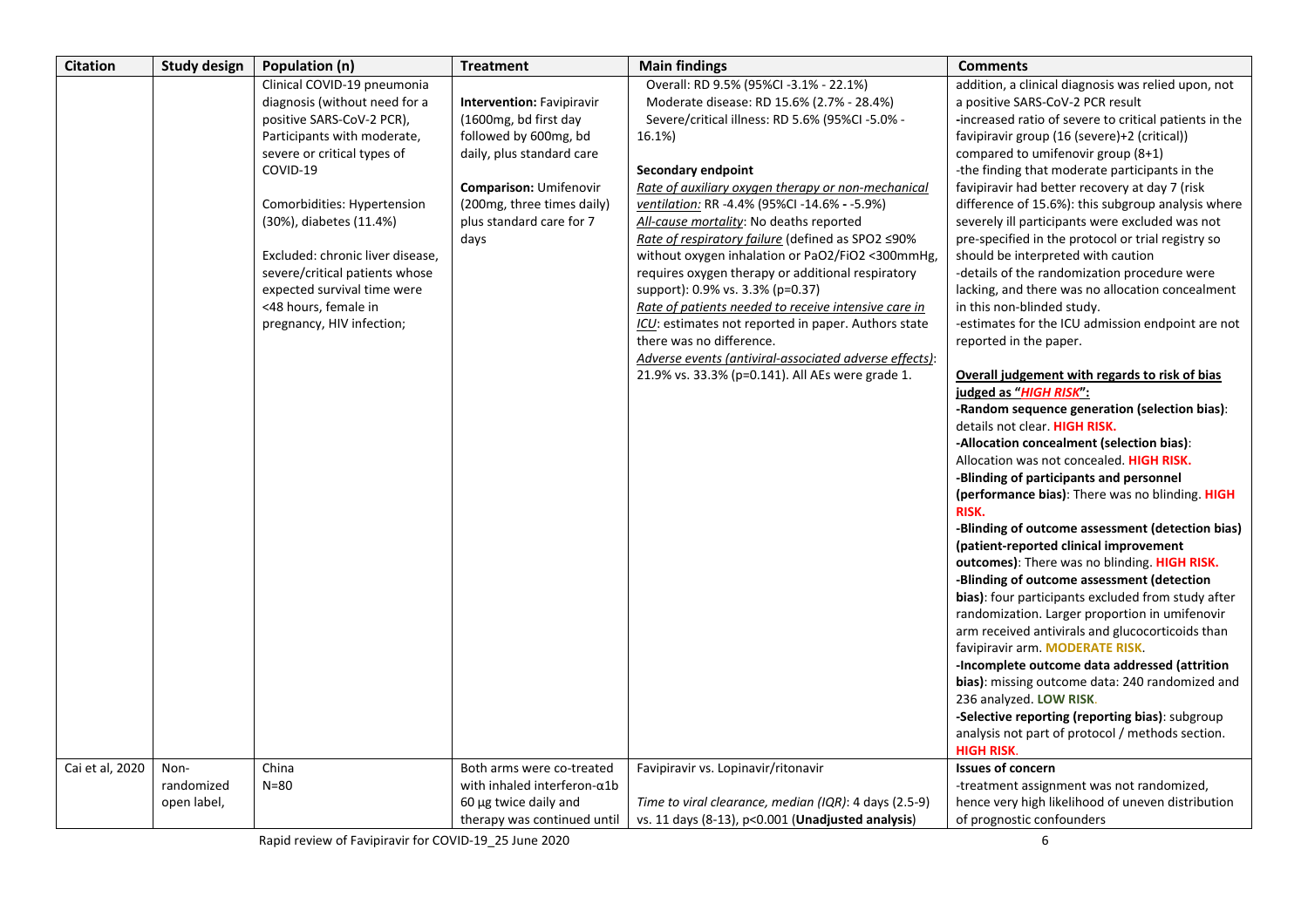| <b>Citation</b> | <b>Study design</b>   | Population (n)                                                                                                                                                                                                                                                                                                                                                                                                                                                                                                                                          | <b>Treatment</b>                                                                                                                                                                                                                                                                 | <b>Main findings</b>                                                                                                                                                | <b>Comments</b>                                                                                                                                                                                                                                                                                                                                                                                                                                                                                                                                                                                                                                                                                                                                                                                                                                                                                                                                                                                                                                                                                                                                                                                                                                                                                              |
|-----------------|-----------------------|---------------------------------------------------------------------------------------------------------------------------------------------------------------------------------------------------------------------------------------------------------------------------------------------------------------------------------------------------------------------------------------------------------------------------------------------------------------------------------------------------------------------------------------------------------|----------------------------------------------------------------------------------------------------------------------------------------------------------------------------------------------------------------------------------------------------------------------------------|---------------------------------------------------------------------------------------------------------------------------------------------------------------------|--------------------------------------------------------------------------------------------------------------------------------------------------------------------------------------------------------------------------------------------------------------------------------------------------------------------------------------------------------------------------------------------------------------------------------------------------------------------------------------------------------------------------------------------------------------------------------------------------------------------------------------------------------------------------------------------------------------------------------------------------------------------------------------------------------------------------------------------------------------------------------------------------------------------------------------------------------------------------------------------------------------------------------------------------------------------------------------------------------------------------------------------------------------------------------------------------------------------------------------------------------------------------------------------------------------|
|                 | before-after<br>study | Age 16-75 years; median age<br>of 47 years (IQR = $35.8 - 61$ );<br>13.7% were ≥65 years old<br>PCR positive; duration from<br>disease onset to enrolment was<br>less than 7 d; willing to take<br>contraception during the study<br>and within 7 d after treatment;<br>and no difficulty in swallowing<br>the pills<br>Moderate COVID-19 patients<br>were enrolled within 7 days<br>from disease onset<br>Comorbidities:<br>Excluded: $\geq$ 75 years old, with<br>severe or critical disease,<br>chronic liver disease or end-<br>stage renal disease | viral clearance, up to a<br>maximum of 14 days.<br><b>Intervention:</b> favipiravir<br>1600 mg orally twice daily<br>on day 1 followed by<br>600 mg orally twice daily on<br>days $2-14$<br>Comparison:<br>lopinavir/ritonavir 400<br>mg/RTV 100 mg twice daily<br>up to 14 days | Chest CT changes: adjusted OR 3.19, 95% CI 1.05 -<br>12.44<br>Viral clearance: adjusted HR 3.43, 95% CI 1.16 -<br>10.15<br>Adverse events: 11.4% vs. 55.6%, p<0.001 | -this is a before-after study where controls are<br>historical, they completed treatment before the<br>study began. Comparisons were not done in<br>parallel<br>-analysis approach used to evaluate chest CT<br>clearance has limitations of overestimating the<br>risk ratio as this outcome is large (i.e. for<br>outcomes >10%, logistic regression may not be<br>appropriate to estimate risk)<br>Overall judgement with regards to risk of bias<br>judged as "HIGH RISK":<br>-Random sequence generation (selection bias):<br>Patients were not randomized. HIGH RISK.<br>-Allocation concealment (selection bias):<br>Allocation was not concealed. HIGH RISK.<br>-Blinding of participants and personnel<br>(performance bias): There was no blinding. HIGH<br><b>RISK.</b><br>-Blinding of outcome assessment (detection bias)<br>(patient-reported clinical improvement<br>outcomes): There was no blinding. HIGH RISK.<br>-Blinding of outcome assessment (detection bias)<br>(most outcomes): One of the outcomes was<br>subjective. MODERATE RISK.<br>-Incomplete outcome data addressed (attrition<br>bias): All data analysed. LOW RISK.<br>-Selective reporting (reporting bias): no protocol<br>or pre-specified analyses plan available. Subgroup<br>analysis not pre-specified. HIGH RISK. |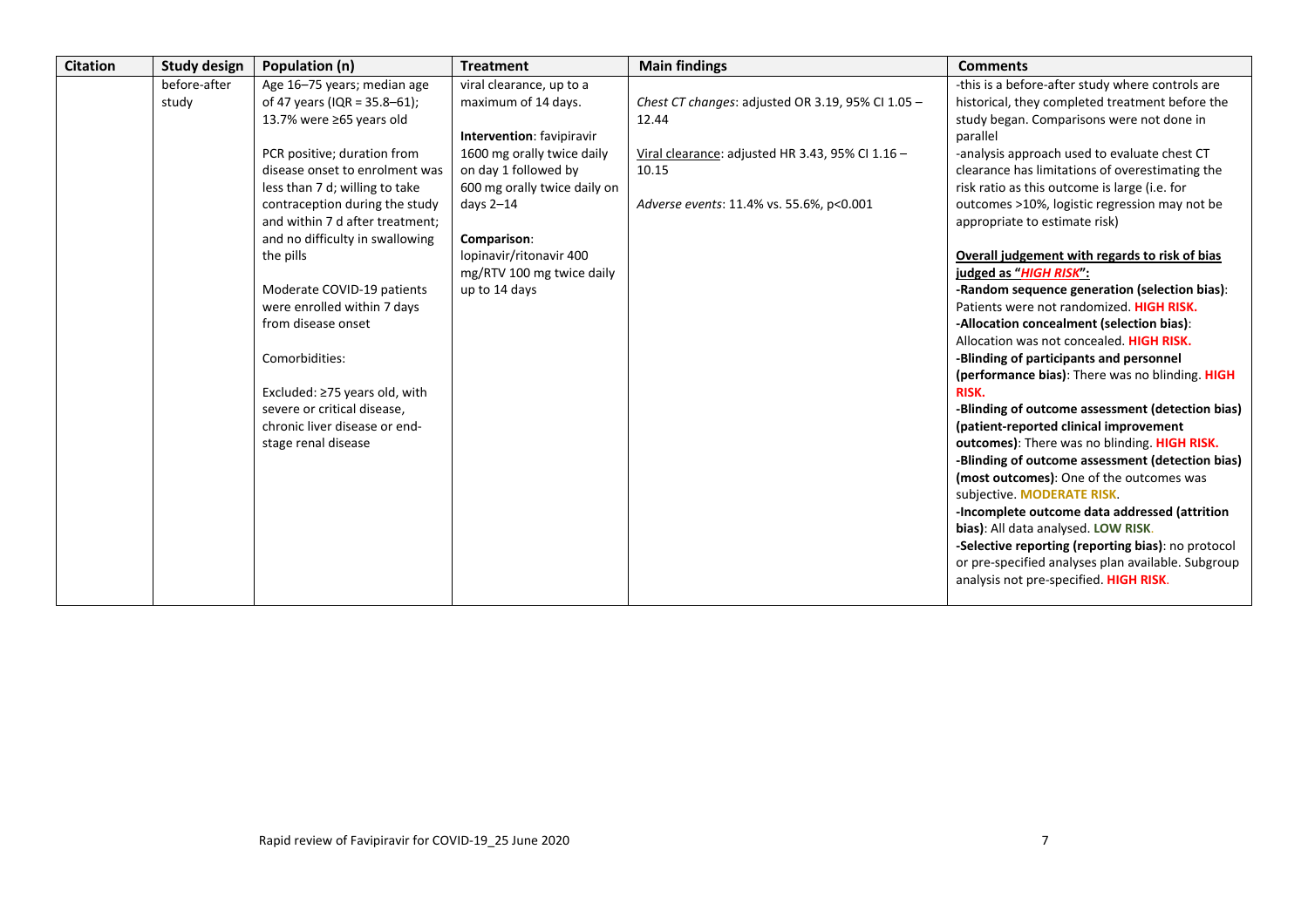# **Appendix 1: Search strategy**

### **Epistemonikos and Network Meta‐analysis website**

Manual search for comparisons of "favipiravir OR avigan OR favipivavir OR t 705 OR t705" versus any therapeutic agent or placebo on the website

### **PubMed (adapted for Cochrane Library search)**

- **1.** coronavir\* OR coronovirus\* OR "corona virus" OR "virus corona" OR "corono virus" OR "virus corono" OR hcov\* OR "covid-19" OR covid19\* OR "covid 19" OR "2019-nCoV" OR cv19\* OR "cv-19" OR "cv 19" OR "ncov" OR ncov\* OR "sars‐cov‐2" OR (wuhan\* AND (virus OR viruses OR viral) OR coronav\*) OR (covid\* AND (virus OR viruses OR viral)) OR "sars‐cov" OR "sars cov" OR "sars‐coronavirus" OR "severe acute respiratory syndrome"
- **2.** favipiravir OR avigan OR favipivavir OR t 705 OR t705
- **3.** randomized controlled trial [pt] OR controlled clinical trial [pt] OR randomized [tiab] OR placebo [tiab] OR clinical trials as topic [mesh: noexp] OR randomly [tiab] OR trial [ti] OR systematic review) NOT (animals [mh] NOT humans [mh])
- **4. 1** AND **2** AND **3**

## **MedRxiv**

Advanced search option for terms "favipiravir OR avigan OR favipivavir OR t 705 OR t705" and full text or abstract or title (match whole any) and posted between "01 Jan, 2020 and 20 Jun, 2020"